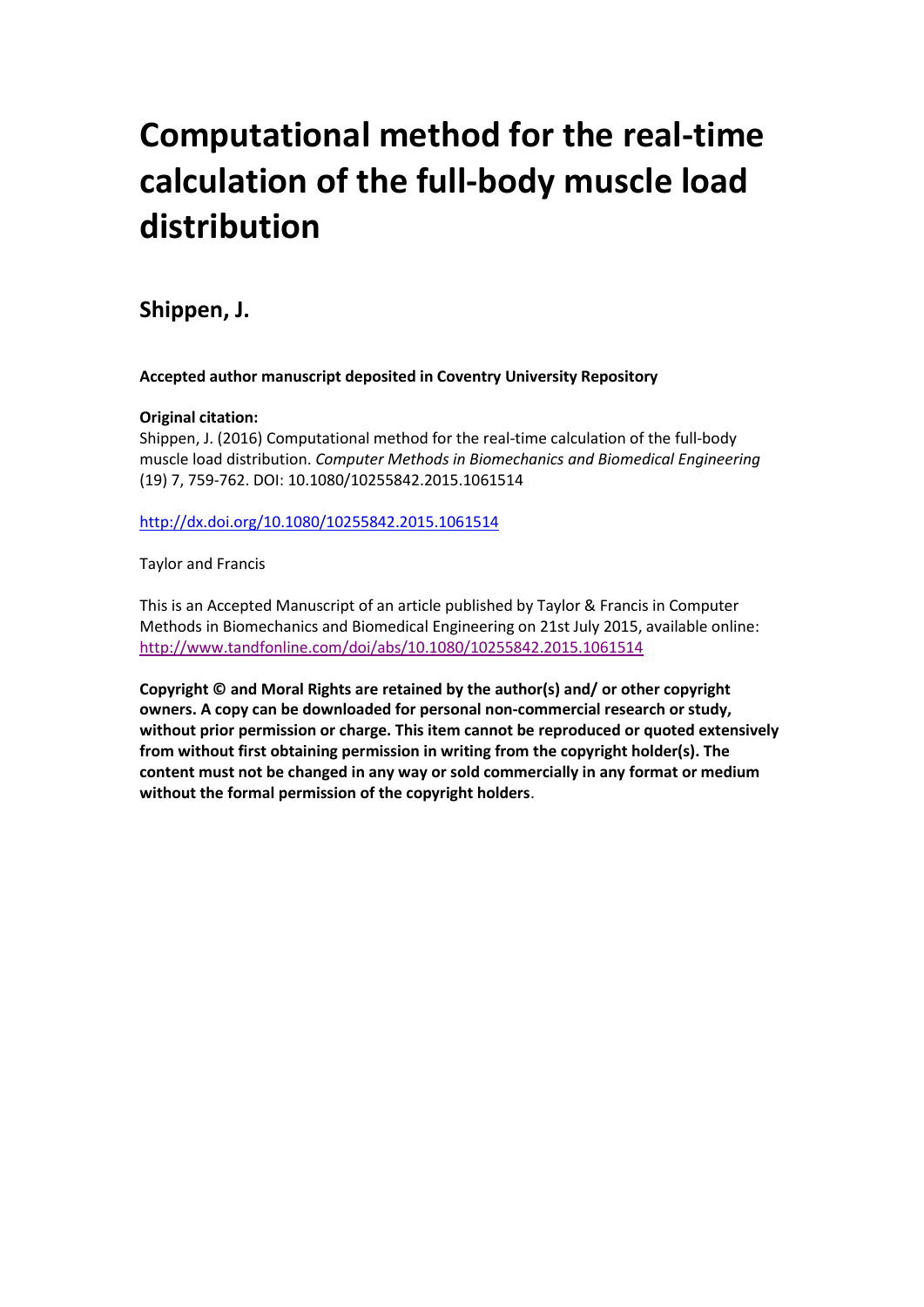# **Computational method for the real time calculation of the full body muscle load distribution**

James Shippen Coventry University, UK

Department of Industrial Design Coventry University Coventry CV1 5FB United Kingdom

Telephone: +44 – 24 – 7688 – 7072 Email: [j.shippen@coventry.ac.uk](mailto:j.shippen@coventry.ac.uk)

Keywords: muscle load distribution, Lagrange multiplier, matrix partitioning, real time analysis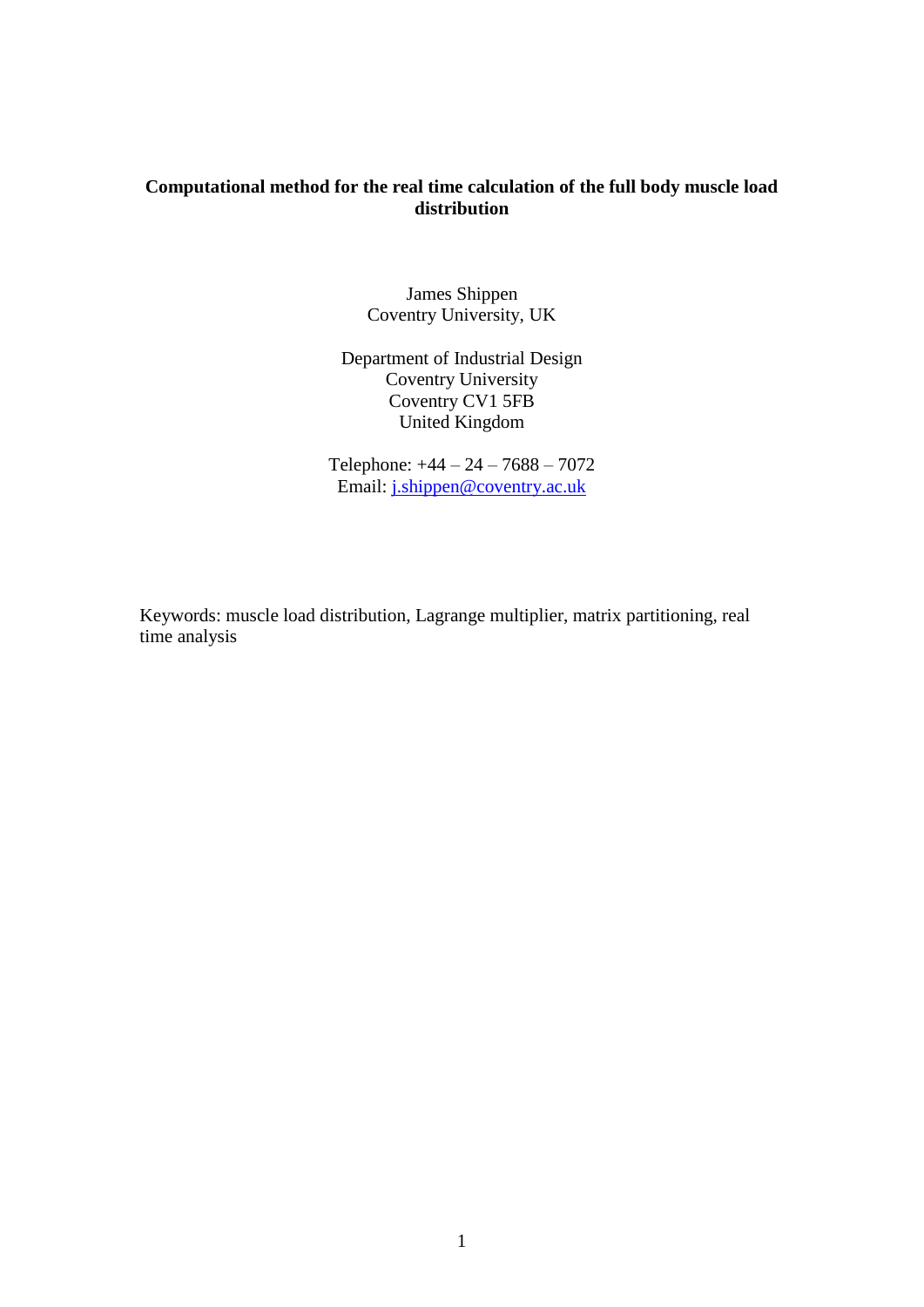#### **Abstract**

A method is described for minimising a quadratic function subject to equality and inequality constraints. This approach is applicable to solving the full body muscle load distribution problem and calculating joint contact loads. It has been found that this approach can provide the solution on modest computing facilities and in significantly less time than using active set and interior point quadratic programming techniques. Hence the approach is suitable for providing real time feedback to subjects undergoing biomechanical analysis of muscle, skeletal and joint loadings.

## **Introduction**

The modelling of the musculoskeletal system is becoming a widely used technique in biomechanical simulation. Most models consist of rigid bodies with appropriate mass / inertia and geometric properties to represent the major skeletal components. These segments are connected by joints which represent the kinematics of their anatomical counterparts [Delp et al 2007]. Muscles are included in the model so that the resulting motion due to muscle activation and external forces can be calculated (forward dynamics) or muscle forces and joint contact forces corresponding to a prescribed movement and external forces can be calculated (inverse dynamics). The inverse dynamics solution method commences with a calculation of the joint torques which correspond to the observed motion [Koopman et al 1995]. These torques are generated by forces in the muscles which cross these joints; for many biomechanical analyses the task is to calculate these muscle forces which are required to generate the observed motion and subsequently the contact forces occurring in the joints.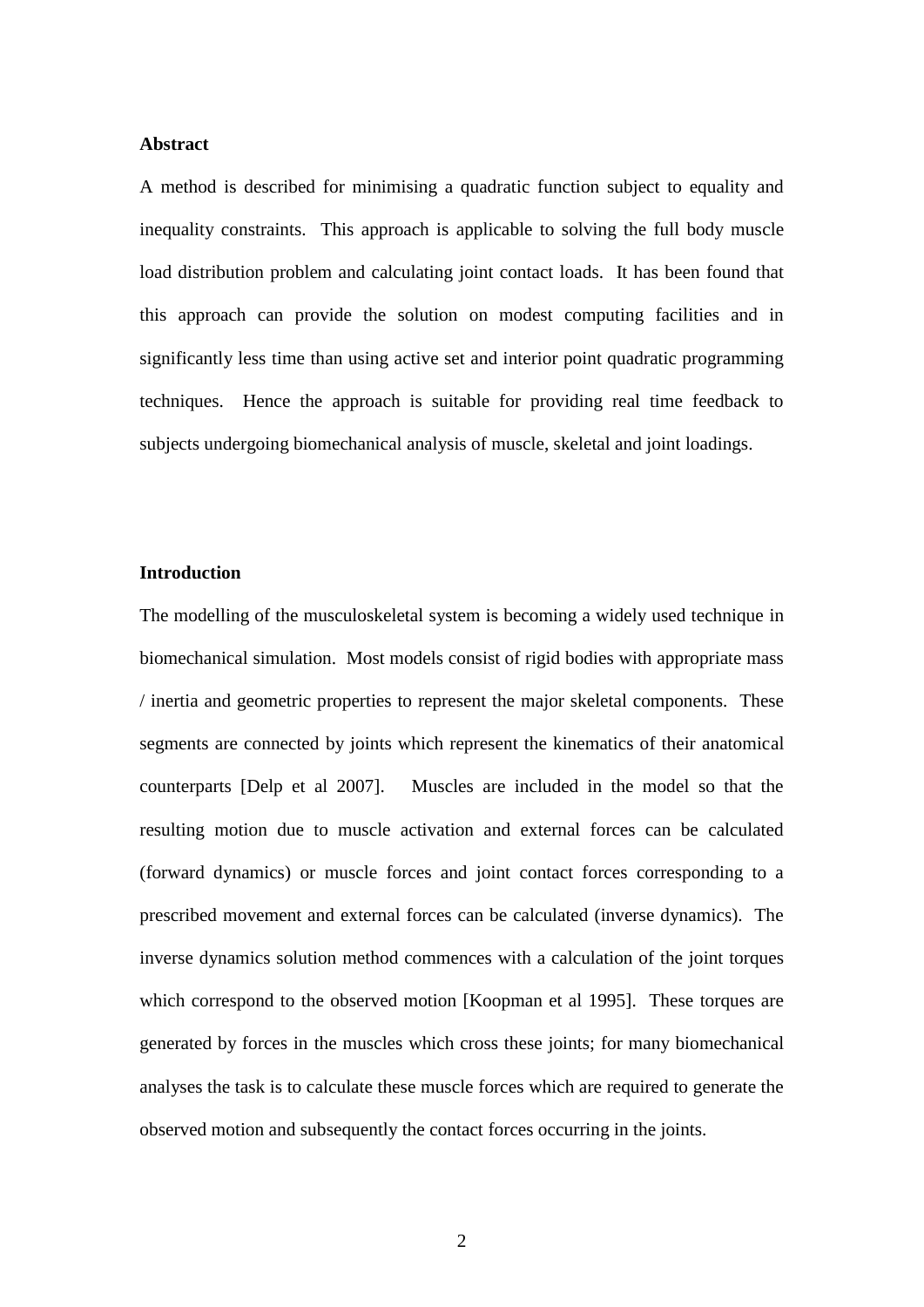Equating the torques at the joints to the torques generated by the muscles results in a number of equality constraints; the number of equality constraints equals the number of joint torques considered in the model. However most musculoskeletal models possess many more muscles than joint torques; for example the BoB model [Shippen and May 2010] has 606 locomotor muscles but only 30 joint torques to satisfy. Hence the system contains many redundancies and consequently there is not a unique solution for the muscle loading problem by only satisfying the equality constraints. Therefore it is necessary to introduce an objective function to choose the optimal solution from the infinite number of possible solutions for the muscle loading distribution. This objective function should be based on a physiological basis, for example, minimising fatigue. Numerous objective functions have been proposed and implemented [Crowninshield and Brand, 1981, Thelen et al., 2003] and Modenese et al (2011) found that an objective function based on the minimisation of the sum of the quadratic of the muscles activation provided the best fit of the calculated muscle activity to the measurements of muscle activity using EMG methods.

Additionally, inequality constraints arise as muscles cannot push and hence the instantaneous force must be greater than zero. Also, the maximum force which a muscle can generate is limited and hence the instantaneous force must be less than this value which introduces further inequality constraints..

Minimising the objective function subject to equality and inequality constraints can be solved by various numeric approaches but this paper presents a novel, computationally efficient method suitable for solving the muscle load distribution in a full body musculoskeletal system in real time on moderate computing facilities. This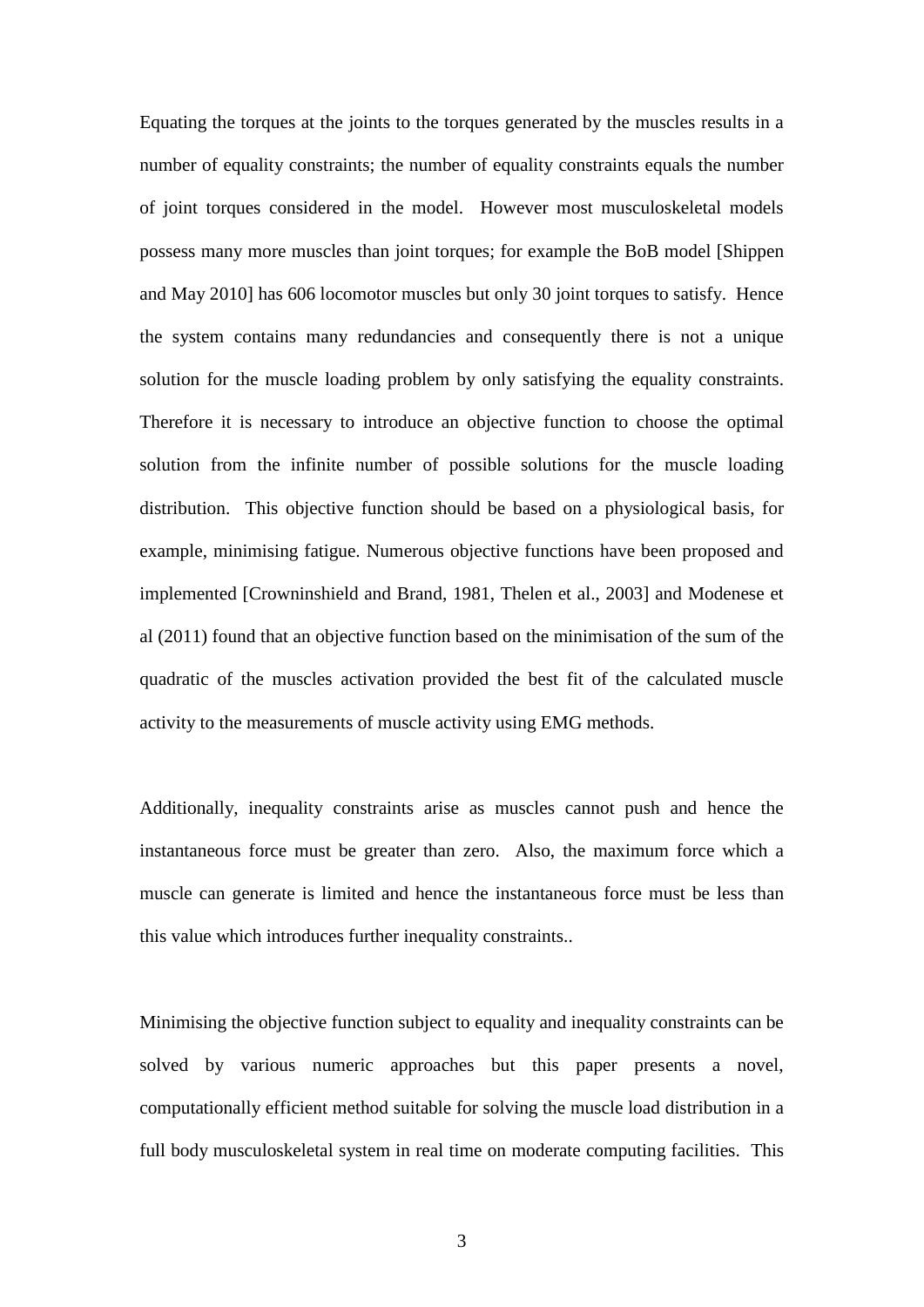enables the production of real-time biomechanical system to provide feedback to a subject on the activation of muscles and loads occurring in the muscles and joints.

### **Method**

The loads in the body's muscles will be calculated as the distribution which minimises an objective function whilst subject to equality and inequality constraints. A Lagrange multiplier method approach will be used [Arfken 1985] to minimise the objective function subject to equality constraints together with an iterative matrix partitioning approach to accommodate the inequality constraints.

The objective function to be minimised,  $f(x)$ , is defined as the sum of the squares of the muscles' activations where muscle activation is defined as the instantaneous force divided by the maximum isometric force of the muscle:

$$
f(x) = \sum_j x_i^2
$$
  
j

where  $x_i$  = muscle activation

$$
= \frac{F_i}{F_{i\text{max}}}
$$

 $F_i$  = the instantaneous force generated in the muscle  $F<sub>imax</sub>$  = the maximal isometric force in the muscle modified by optimal length effects and contraction rate effects [Zajac 1989]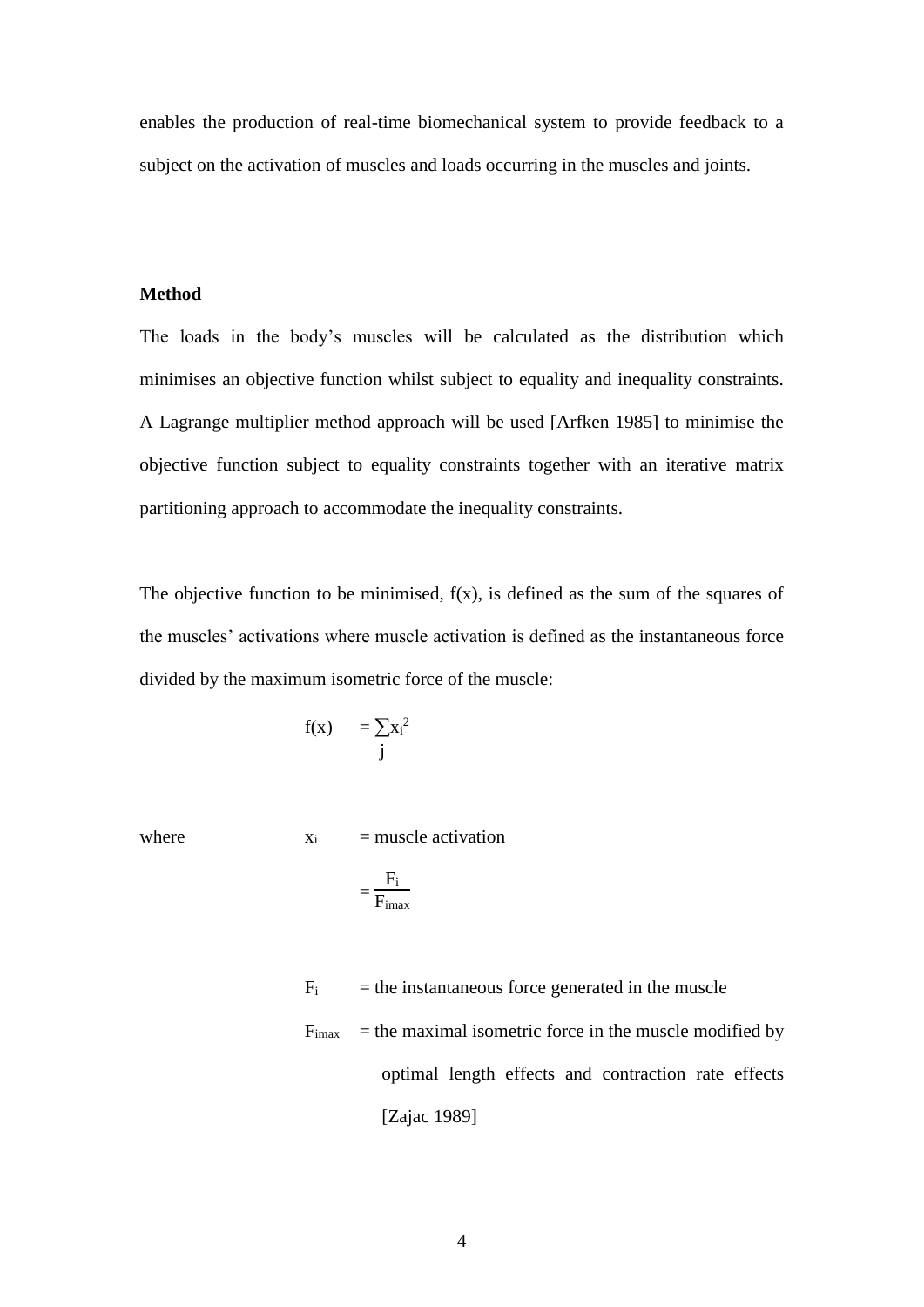Equality constraints,  $g(x)$ , are defined which relate the torques generated by the muscles surrounding the joints to equal the torque required to articulate the joint in the observed manner as calculated by ann inverse dynamical analysis:

$$
g(x) = \sum_{j} (r_i \times (F_{imax} \cdot x_i)) - T_j = 0
$$

where  $r_i$  = the radius of the lever arm of action of the i<sup>th</sup> muscle about  $j<sup>th</sup>$  rotation axis through the  $j<sup>th</sup>$  joint centre  $T_i$  = the torque occurring at the joint due to the surrounding muscles about  $i<sup>th</sup>$  rotation axis

For an instantaneous configuration,  $r_i$  can be considered to be a constant therefore  $g(x)$  can be expressed as:

$$
g(\mathbf{x}) = A_{eq} \cdot \mathbf{x} - \mathbf{T} = \mathbf{0}
$$

where  $A_{eq}$  = is a matrix of lever arms for the the i<sup>th</sup> muscle about the about  $i<sup>th</sup>$  rotation axis through the  $i<sup>th</sup>$  joint centre times the i<sup>th</sup> muscle's maximal isometric force

The minimum of the objective function subject to the equality constraint occurs at:

$$
\frac{\partial f}{\partial x_i} = \sum_j \lambda_j \frac{\partial g}{\partial x_i}
$$

where  $\lambda_j = j^{\text{th}}$  Lagrangian multiplier

5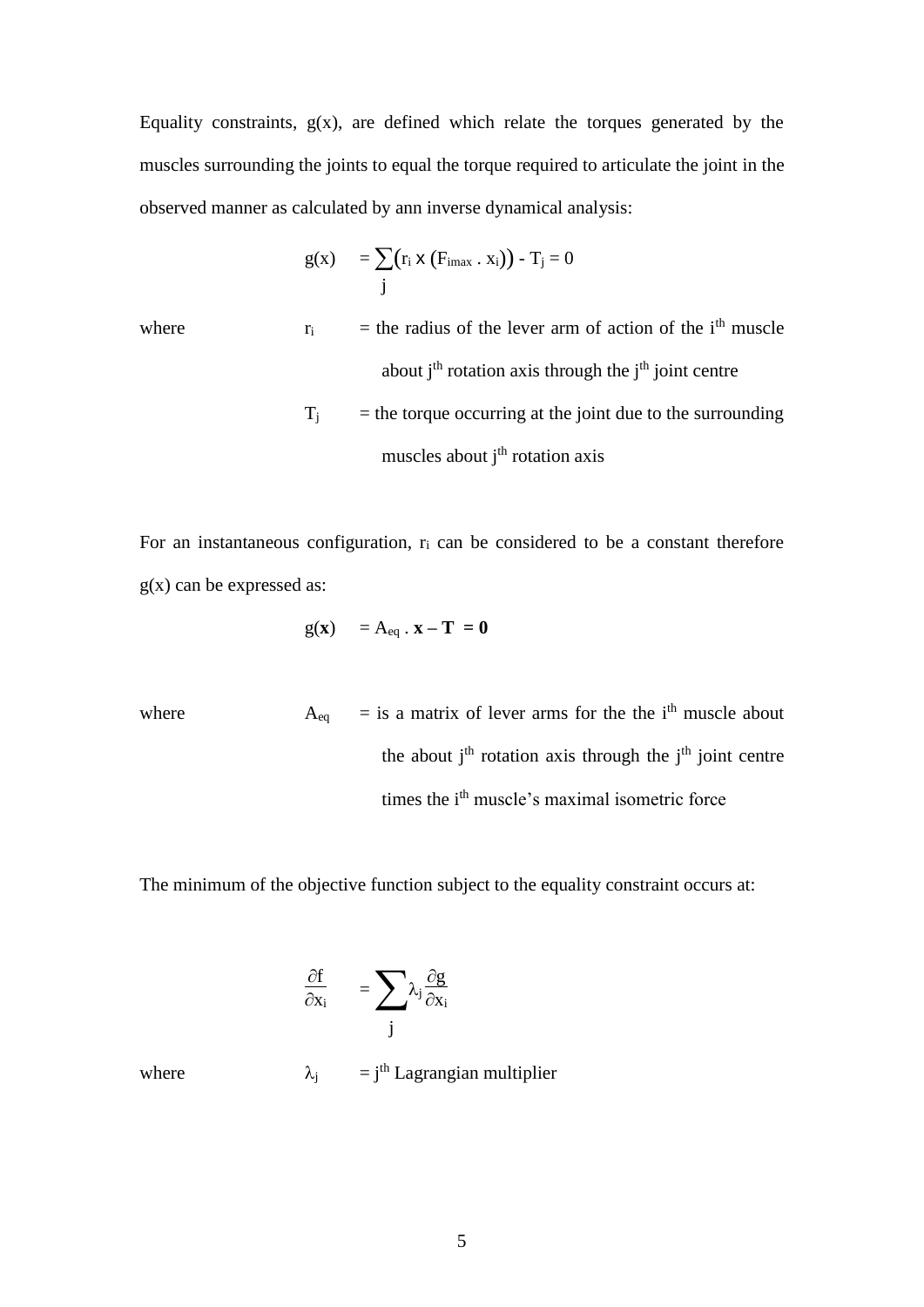Expressing the Lagrangian expression in matrix form and including the condition that the equality constraints are valid results in:

$$
\begin{bmatrix} 0 \\ T \end{bmatrix} \quad = \begin{bmatrix} 2I \, A_{eq}{}^T \\ A_{eq} \, 0 \end{bmatrix} \begin{bmatrix} x \\ \lambda \end{bmatrix}
$$

It should be noticed that the above matrix is square and symmetric and therefore efficient methods, for example LU factorization with partial pivoting, can be employed for the solution of **x** and  $\lambda$  (although the numeric values of the latter are rarely of interest).

To ensure that the solution for the muscle force lie between the upper and lower limits, partitions of the matrices will be defined. The g-set consists of all of the variables; ie the muscles activations  $(\mathbf{x})$  and the Lagrange multipliers  $(\lambda)$ :

$$
k_{gg} = \begin{bmatrix} 2I A_{eq}^{T} \\ A_{eq} & 0 \end{bmatrix}
$$

$$
\mathbf{v}_{\rm g} \qquad = \begin{cases} \mathbf{x} \\ \mathbf{\lambda} \end{cases}
$$

$$
\mathbf{f}_{g} = \begin{cases} \mathbf{0} \\ \mathbf{T} \end{cases}
$$

The g-set can be partitioned into 2 sets: the f-set (the variables which are within their prescribed limits as defined by the inequality constraints) and the s-set (the variables which are outside their prescribed limits as defined by the inequality constraints):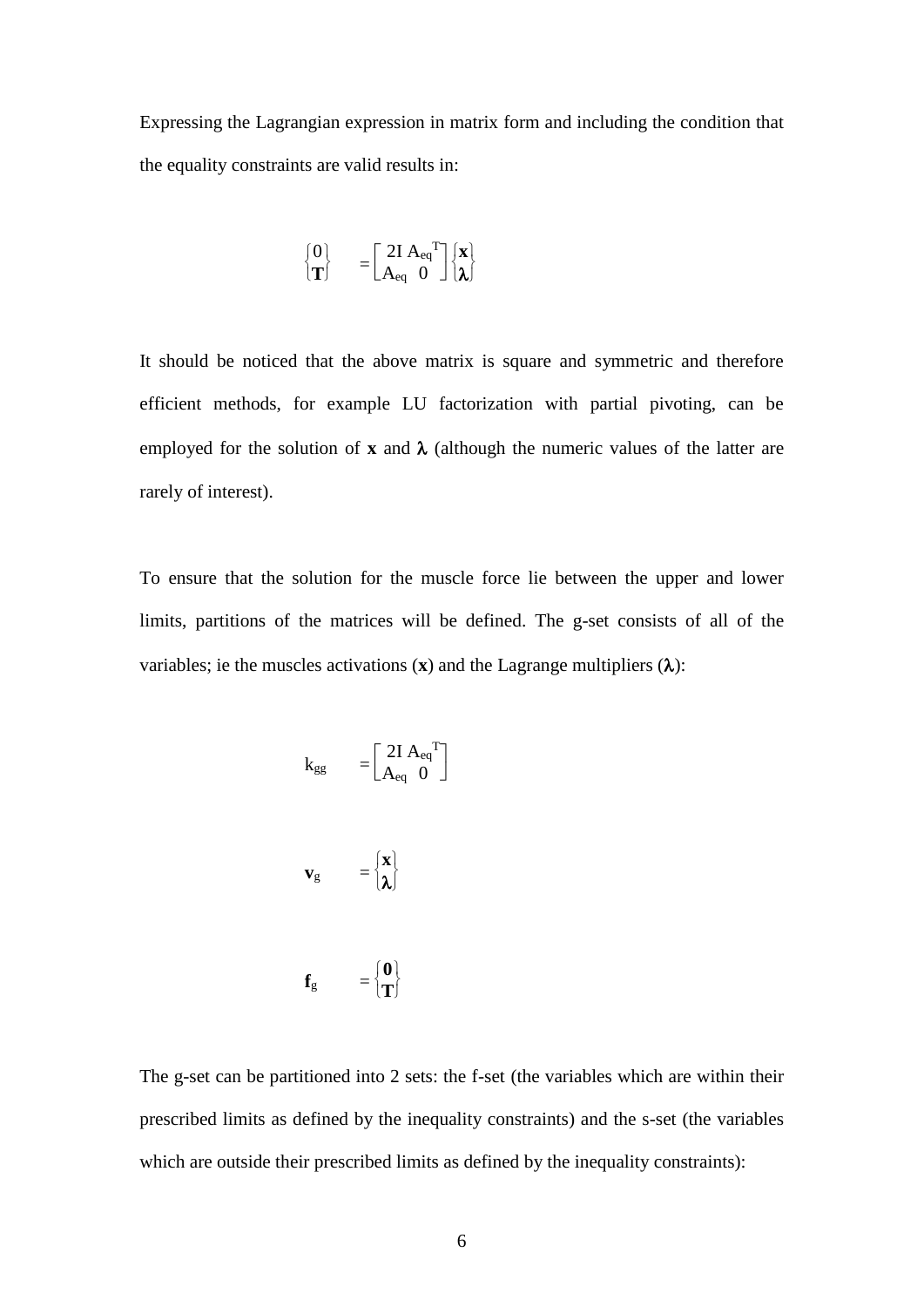$$
\mathbf{v}_{g} = \begin{bmatrix} \mathbf{v}_{f} \\ \mathbf{v}_{s} \end{bmatrix}
$$

$$
\mathbf{f}_{g} = \begin{bmatrix} \mathbf{f}_{f} \\ \mathbf{f}_{s} \end{bmatrix}
$$

$$
k_{gg} = \begin{bmatrix} k_{ff} & k_{fs} \\ k_{sf} & k_{ss} \end{bmatrix}
$$

Assigning the limiting values of **v**<sup>s</sup> which are known, and solving for **v**f:

 $\overline{\phantom{a}}$ 

$$
\mathbf{v}_{\rm f} = [\mathbf{f}_{\rm f} - k_{\rm sf}^{\ \rm T} \cdot \mathbf{v}_{\rm s}]^{-1} \mathbf{k}_{\rm ff}
$$

$$
\mathbf{f}_s = k_{sf} \cdot \mathbf{v}_f + k_{ss} \cdot \mathbf{v}_s
$$

The s-set is further partitioned into u-set (the variables which exceed their prescribed limit) and the l-set (the variables which are lower than their prescribed limit).

Remove from the u-set, and hence the s-set, the elements which correspond to an entry in **f**<sup>s</sup> less than zero. Remove from the l-set, and hence the s-set, the elements of the correspond to an entry in **f**<sup>s</sup> which are greater than zero.

Iteratively repeat for the solution of  $v_f$  until there is no modifications to the s-set.  $v_f$ will then contain the solution for the minimisation of the objective function subject to equality and inequality constraints together with the Lagrange multipliers.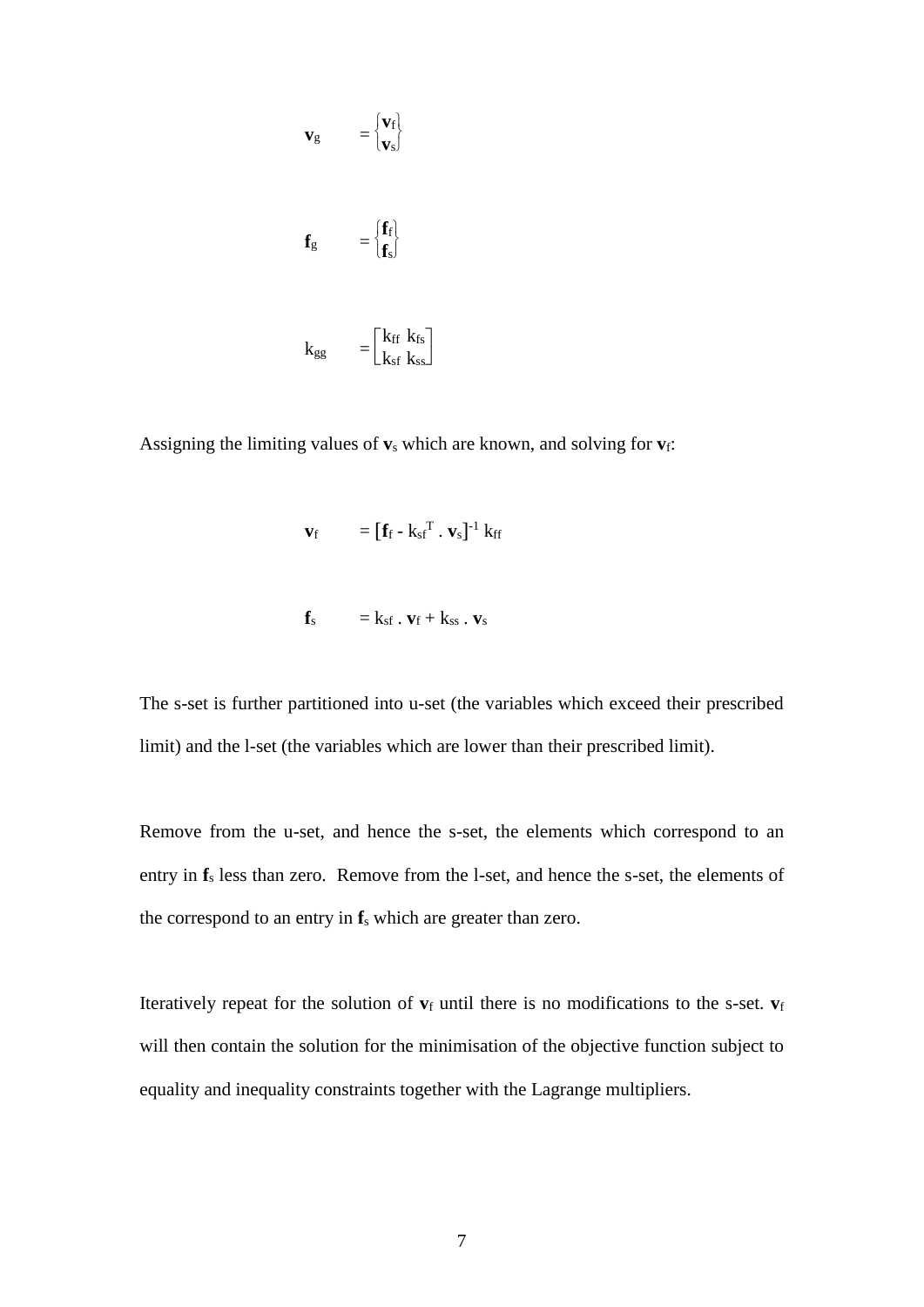#### **Results**

The BoB musculoskeletal modelling system was used to generate the equality and inequality constraint equations for a full body model in a number of arbitrary poses subject to an arbitrary set of external forces; an example is shown in figure 1. The musculoskeletal system consisted of 508 muscle forces and 30 joint torques.

The muscle force distribution was calculated using 3 methods:

- 1) The above described Lagrange multiplier / partitioning based method.
- 2) An active set algorithm [Gill 1981]
- 3) An interior point convex algorithm [Gould and Toint 2004]

All three methods calculated the same muscle loading distribution to within machine precision. However there was a significant difference in the demand on computational resource between the various methods. Listed below are the solution times for the full body muscle load distribution problem running on an i7 laptop:

| Method                | Solution time |
|-----------------------|---------------|
| Lagrange multiplier   | 0.052s        |
| Interior point convex | 0.647s        |
| Active set            | 18.785s       |

For the above trials, the Lagrange multiplier results were derived from translated Matlab [Mathworks, Natick, MA, USA] m-code whereas the active set and interior point convex algorithms were implemented using compiled code and hence the compilation of the former is expected to return even greater speed.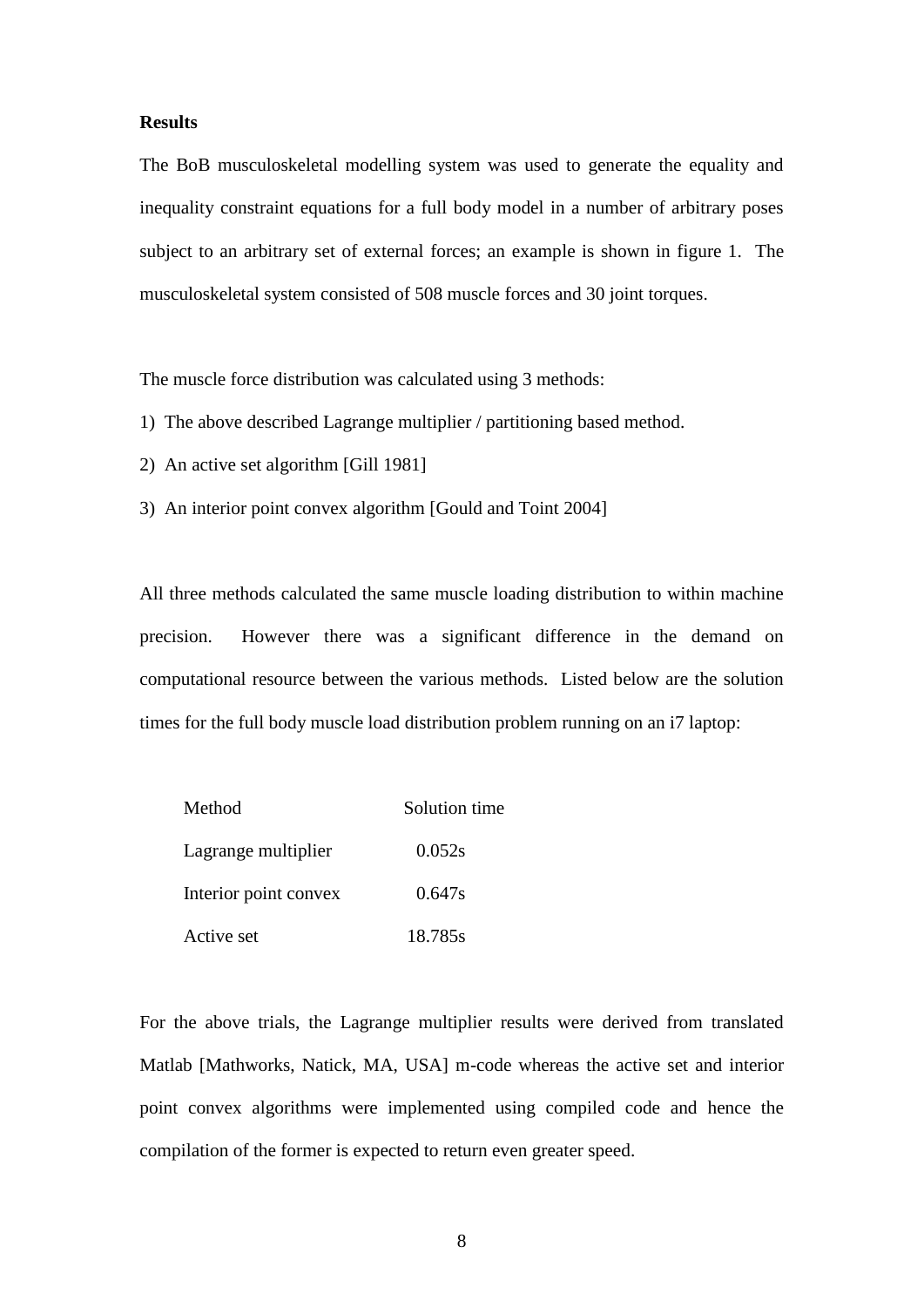#### **Discussion**

A method has been described which is capable of solving the full body muscle load distribution problem within approximately one twentieth of a second on a laptop computer. This speed of solution is commensurate with the requirements of a system providing real time feedback to a subject undergoing a biomechanical analysis of muscle, skeletal and joint loads.

The approach lends itself to compact, robust code development. The Matlab m-code implementation of the above method consisted of 54 lines of arithmetic and command control code.

If a search method is to be implemented to minimise an alternative objective function, it is suggested that the above method be used as a starting position for the search due to its low computational cost.

## **Conclusion**

A method has been presented which is capable of solving the full body muscle load distribution problem in a time significantly less than active set and interior point quadratic programming techniques on modest computing facilities. The approach can be readily implemented within a biomechanical analysis scenario with minimal coding.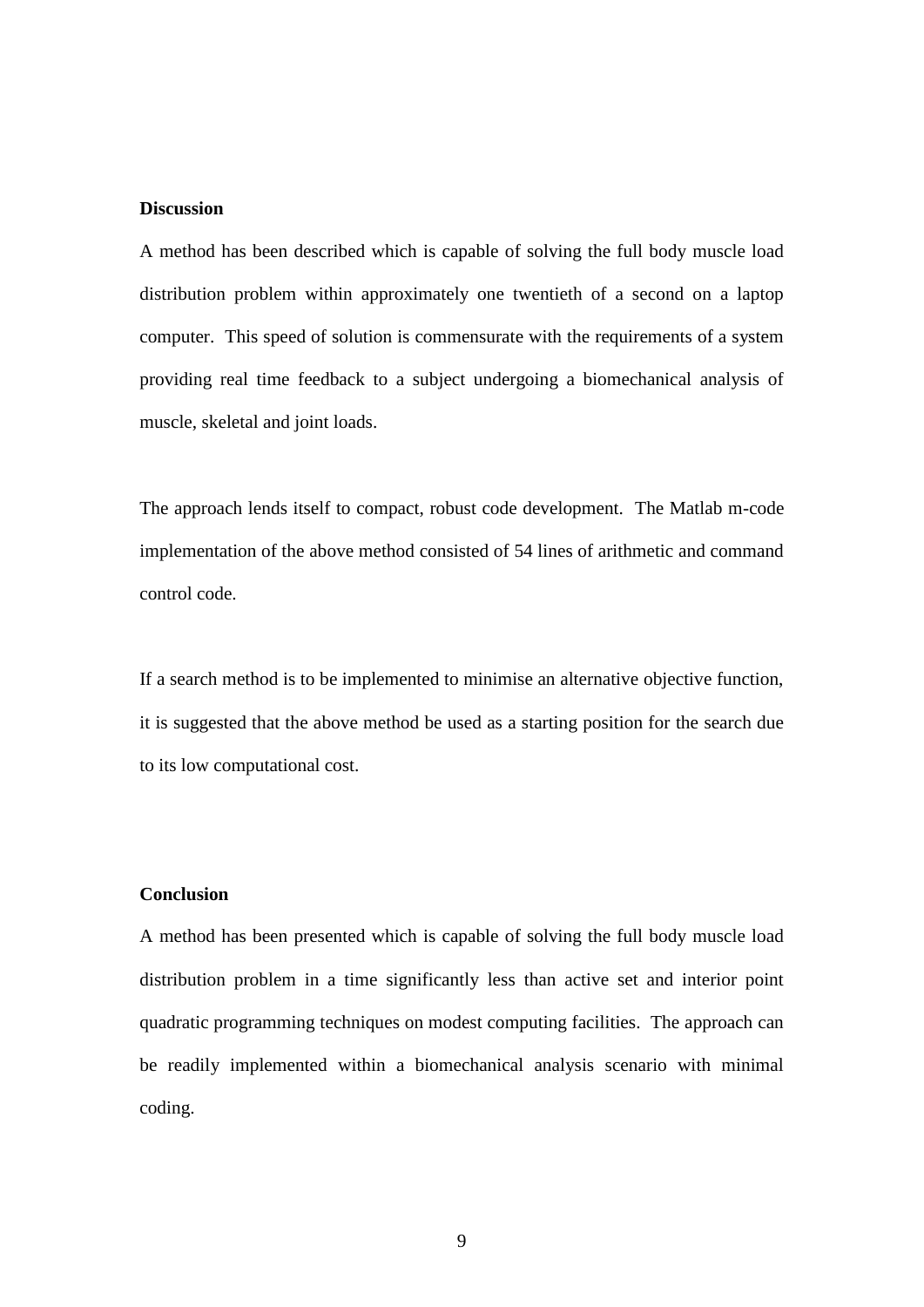#### **Conflict of interest statement**

There are no personal nor financial conflicts of interest associated with this work.

#### **References**

Arfken, G. 1985 Lagrange Multipliers Section 17.6 in Mathematical Methods for Physicists, 3rd ed. Orlando, FL: Academic Press, pp945-950

Crowninshield, R.D., Brand, R.A., 1981. A physiologically based criterion of muscle force prediction in locomotion. Journal of Biomechanics 14, pp793–801.

Delp SL, Anderson FC, Arnold AS, Loan P, Habib A, John CT, Guendelman E, Thelen DG, 2007. OpenSim: open-source software to create and analyze dynamic simulations of movement. IEEE Transactions on Biomedical Engineering, 54 pp1940–1950

Gill PE, Murray W, Wright MH, 1981. Practical Optimization, Academic Press, London, UK

Gould N, Toint PL. 2004. Preprocessing for quadratic programming Math. Programming, Series B, Vol. 100, pp. 95–132,

Koopman B, Grootenboer HJ, de Jongh HJ. 1995. An inverse dynamics model for the analysis, reconstruction and prediction of bipedal walking. J Biomechanics 28, pp1369–1376 DOI: 10.1016/0021-9290(94)00185-7

Modenese L, Phillips ATM, Bull AMJ. 2011. An open source lower limb model: Hip joint validation. J Biomechanics 44 (12), 11 pp2185–2193

Shippen JM, May B. 2010. Calculation of Muscle Loading and Joint Contact Forces in Irish Dance. Journal of Dance Science and Medicine, Volume 14(1) pp11-18

Thelen, D.G., Anderson, F.C., Delp, S.L., 2003. Generating dynamic simulations of movement using computed muscle control. Journal of Biomechanics 36, pp321–328.

Zajac FE. 1989. Muscle and tendon: properties, models, scaling, and application to biomechanics and motor control. Crit Rev Biomed Eng. 17(4):359-411.